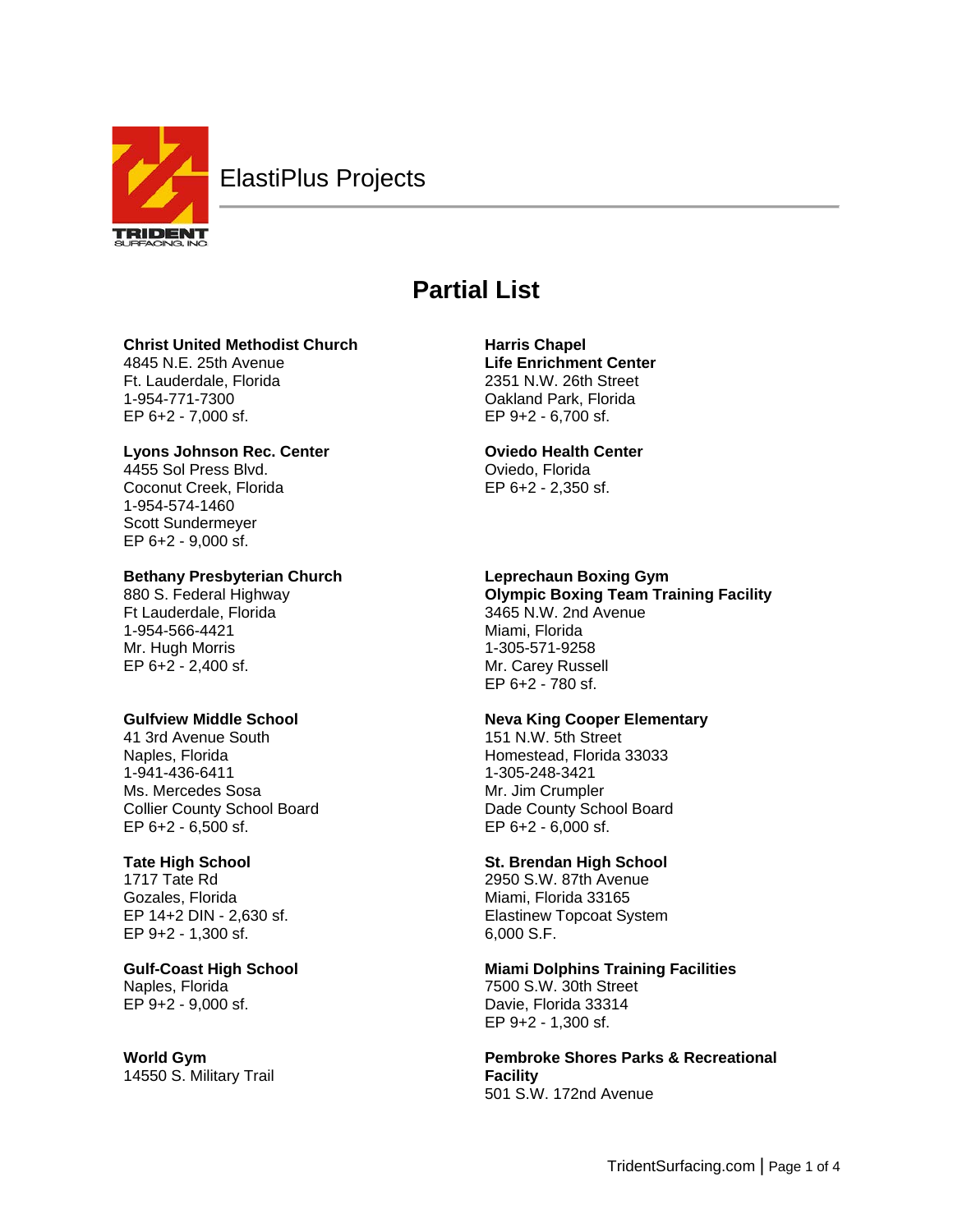Delray Beach, Florida 33484 EP 9+2 - 1,500 SF.

## **University of Florida**

O'Connell Center Gainesville, Florida EP 4 + 2 - 20,000 SF

#### **Vanguard School**

2249 North U.S. Highway 27 Lake Wales, Florida 33853-7818 941-676-6091 Mr. Harry Nelson Elastinew 2mm. system 8,000 SF

## **City of Deerfield Beach**

Westside Park 445 S.W. 2nd. Street Deerfield Beach, Florida 33441 Mr. Paul Collette 1-954-480-4418 EP 4 + 2 - 8,200 SF

#### **City of DeerField Beach**

Westside Park 445 S.W. 2nd. Street Deerfield Beach, Florida 33441 Mr. Paul Collette 1-954-480-4418 EP 4 + 2 - 8,200 SF

# **First United Methodist Church of Boca**

625 Mizner Blvd. Boca Raton, Florida 33433 Ruge Construction, Inc. Mr. Edward Knight 1-561-776-7373 EP 6 + 2 - 6,800 SF

#### **Deland High School**

1015 W. Amelia Street Deerfield Beach, Florida 33441 H.J. High Construction Company EP 7 + 2 - 8,000 SF

# **Broward County YMCA**

408 N.W. 14th Terrace Ft. Lauderdale, Florida 33311 Mr. Allan M. Mcleod 1-954-467-244 EP 4 + 2 - 7,400 SF

Pembroke Shores, Florida EP 14+2 - 1,650 SF

#### **F.I.U Dance Room @ Tamiami Campus**

S.W. 8th, Street and S.W. 107th Avenue Miami, Florida 33165 EP 4 + 2 over Black Neoshok pads 2,500 SF

## **Trinity Christian Academy**

800 Hammond Blvd. Jacksonville, Florida Mr. Thomas C. Messer Elastinew Topcoat System 9,600 SF

#### **Vanguard School**

2249 North U.S. Highway 27 Lake Wales, Florida 33853-7818 941-676-6091 Mr. Harry Nelson Elastinew 2mm. system 8,000 SF.

#### **Salvation Army**

600 N. Rosemary West Palm Beach, Florida 33401 Fisher-Clark Construction, Inc. Reverend Randy Boone 1-561-686-3530 EP 4 + 2 - 7,200 SF

# **St. Cloud Civic Center**

1913 E. Colonial Drive St. Cloud, Florida Hunter / Nelson Construction EP 6 + 2 - 10,000 SF

#### **Wakulla Middle School**

800 Spring Creek Highway Crawfordville, Florida Alex Building Corporation Dynasport 6 mm. - 8,000 SF

#### **World Gym**

4430 N. Lake Blvd. Palm Beach Gardens, Florida Mr. Jim Woolard 1-561-638-9980 EP 9 + 2 - 1,800 SF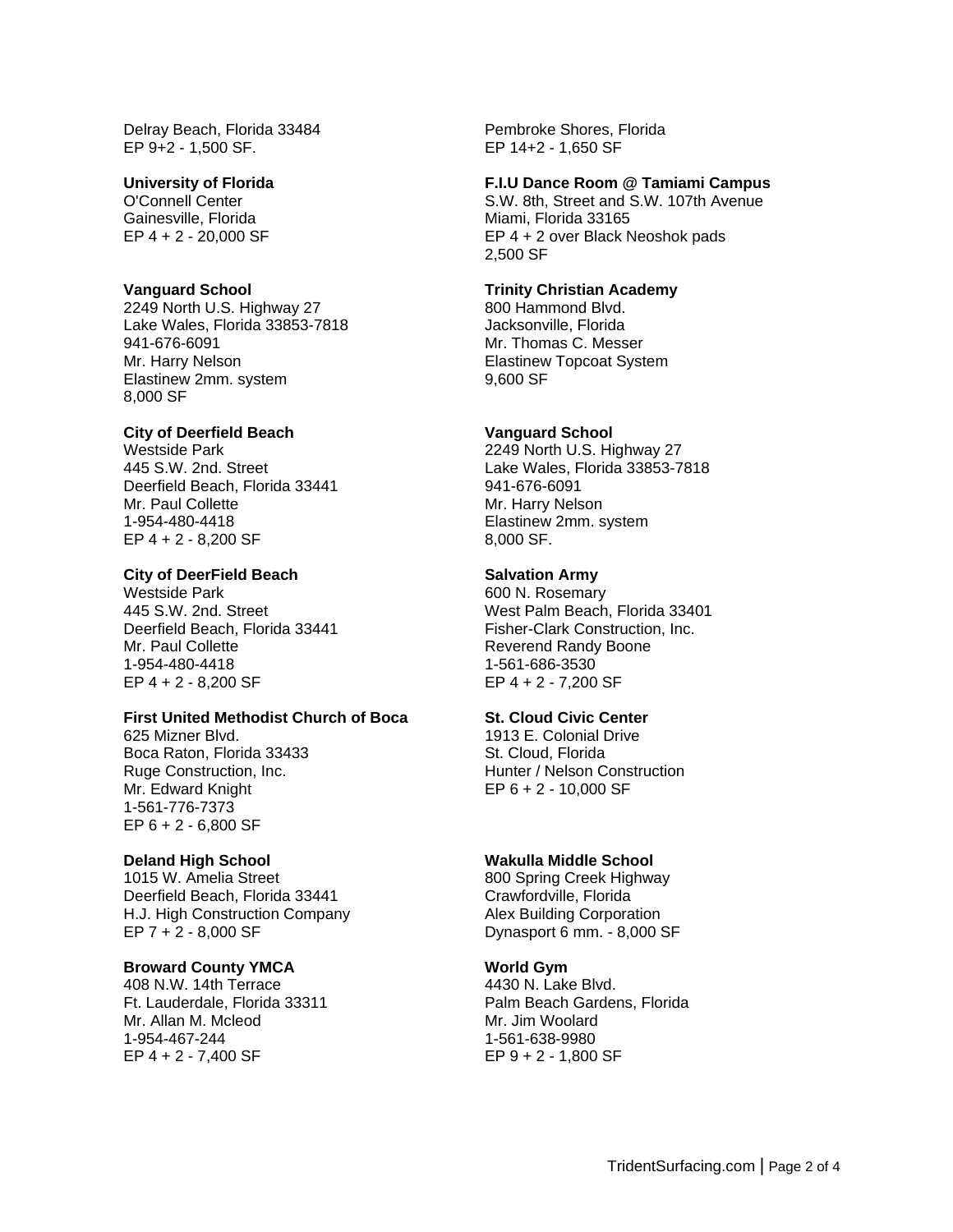#### **Corkscrew Elementary**

1065 CR 858 Oil Well Rd Naples, Florida 34120 Mr. Tom Williams Kraft Construction 1-561-643-6000 EP 6 + 2 - 7,200 SF

# **World Gym**

Pompano Beach, Florida Mr. Jim Woolard 1-561-638-9980 EP 9 + 2 - 2,500 SF

#### **Southside Christian Church**

7800 College Parkway Ft. Myers, Florida 33907 Mr. Brian Wright 239-931-0200 EP 6 + 2 3,200 S.F.

## **Salvation Army – Sanford**

700 West 24th. Street Sanford, Florida 32772 Eva Whitehouse Director 1-407-322-2642 EP Nike 6 +2 9,800 S.F.

## **Lido Spa**

40 Island Avenue Miami Beach, Florida 33139 Wahab Construction Meg Florian 305-854-8480 EP NIKE 4 +2 1,500 S.F.

## **Lealman Intermediate School**

4990 28th Street North St. Petersburg, Florida 33714 Walbridge Aldinger Company Mr. Tim Sewell 1-727-520-8357 E.P. NIKE 6 + 2 8,500 S.F.

## **Lely High School**

1 Lely High School Drive Naples, Florida School Board of Collier County Mr. Dick Mallick 1-239-377-0630 ElastiNew 11,000 S.F.

#### **Webber University Gymnasium**

1201 N. Scenic Highway Babson Park, Florida 33827 Hammer Construction

## **Boys & Girls Club Central Fla.**

5055 W. Raleigh Street. Orlando, Florida 32811 Ms. Betty McKinney **Director** 407-298-0680 EP Nike 6 + 2 - 8,000 SF

#### **World Gym**

6067 S.E. Federal Highway Stuart, Florida Mr. Jim Fulginiti 1-561-743-8882 EP 9 + 2 - 1,500 SF

## **Bayside High School**

4730 143rd Avenue North Clearwater, Florida 33762 Walbridge-Aldinger Construction Mr. Tim Sewell 1-813-635-1029 EP Nike 6 + 2 8,150 S.F.

#### **U.S. Southern Command Center**

9555 N.W. 33rd. Street Miami, Florida 33172 Hensel-Phelps Construction Mr. John Giunta 305-482-0182 E.P. 7 +2 6,000 S.F. Running Track

#### **Charlotte South County Park**

670 Cooper Street Punta Gorda, Florida 33950 Matthews/Taylor Constructi Frank Stoudt 1-813-221-6659 EP Nike 6 + 2 8,500 S.F.

## **Salvation Army - Bradenton**

2250 53rd. Avenue West. Bradenton, Florida 34203 NDC Construction Mr. David Tyus 1-941-741-8027 EP NIKE 6 +2 7,300 S.F.

## **Charlotte Harbor Gymnasium**

22450 Hancock Avenue Charlotte Harbor, Florida 33980 Charlotte County School Board Mr. Chris Lyons 1-941-678-5659 E.P. NIKE 7 + 2 3,500 S.F.

## **First Christian Church**

20212 Peachland Blvd. Port Charlotte, Florida 33954 Myler Church Building Systems